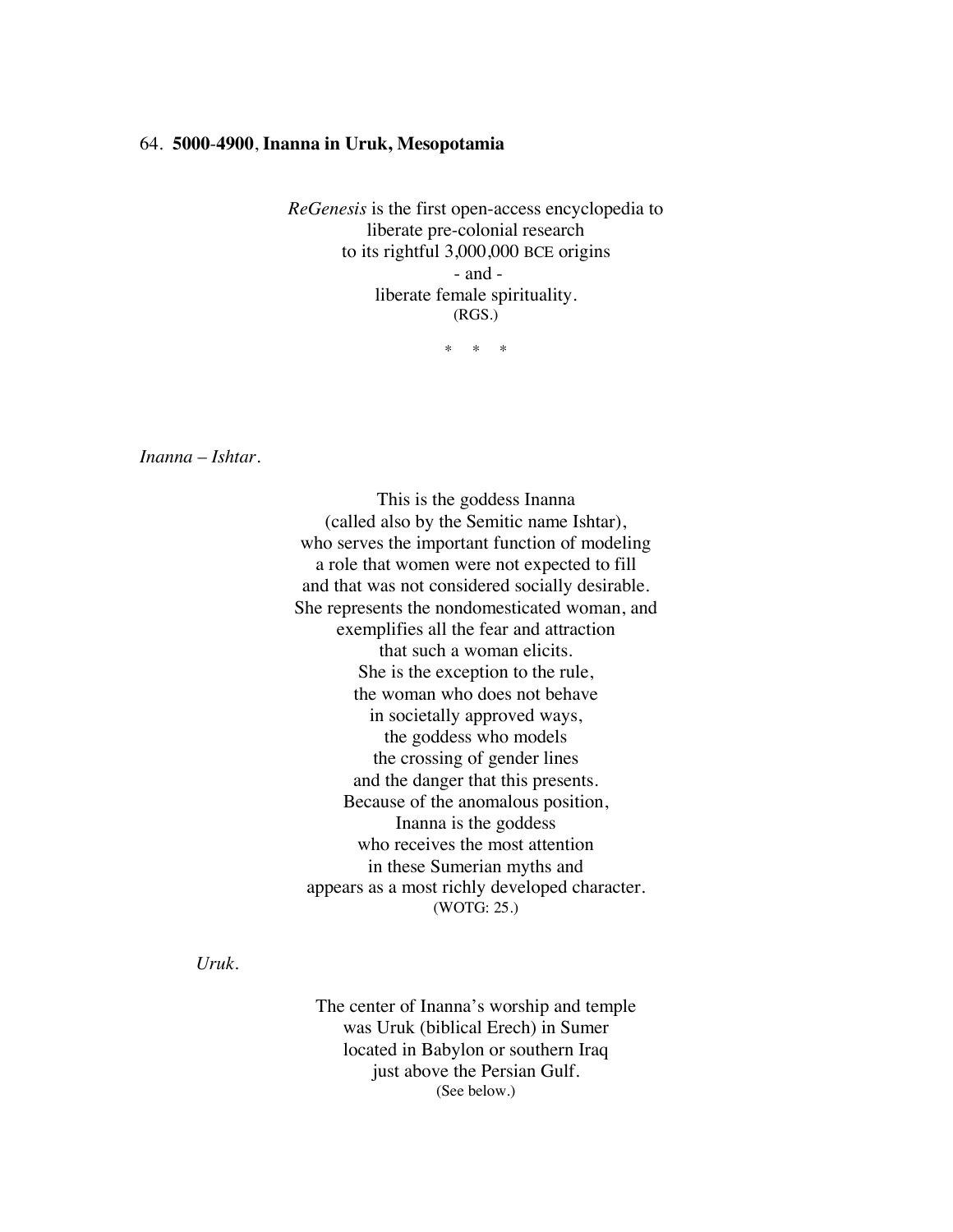*Uruk Temple.*

One of the rituals performed at the Uruk Temple, was the sacred marriage rite of the King to the goddess, Inanna therefore validating the king's status – and – crop prosperity. (See below.)

The names of the great Sumerian goddess, Inanna were numerous, including queen of heaven and earth, and the moon and stars. The lion and the owl were two of her more significant epiphanies, as also true for Lilith. The center of Inanna's worship and temple was Uruk (biblical Erech) in Sumer located in Babylon or southern Iraq just above the Persian Gulf. One of the rituals performed at the Uruk Temple, was the sacred marriage rite of the King to the goddess Inanna, therefore validating the king's status – and – crop prosperity. (WOTG: 58-69; QH: 26.) Inanna's other prominent Babylonian cities were Eridu, Lagash, Nina, Nippur and Ur. (Ur was also the homeland of biblical Abraham, c. 1800 BCE.) In addition to Uruk, designated as Inanna's sacred center, it was the location of the first Sumerian written tablets, c. 3100. (POTW: 22). Additional tablets are from Jemdet Nasr. (Discussion on the origin of the tablets to follow.) (For the earlier development of pictographic writing in Old Europe: 5300-4300, Climactic Phase and Script in Old Europe.)

To the north of Sumer were the cities of Nippur, Akkad, Babylon, Sippar and Kish, which were primarily inhabited by Semitic peoples. Although there are several interpretations of the religious, social and political environment, B. Meador's evidence suggests that the Semites and the Sumerians consistently coexisted, and that Akkadian/Semitic \* Ishtar or Esh – tar was the equivalent of Sumer's Inanna c. 2400 BCE. (FIA: 45.) Meador adds that this model of peaceful co-existence negates the suggestion of subsequent power struggles with the dominant Sumerians. \*\* Significant transitions were apparent in c. 2300 BCE and later in c.1750 BCE, when the northern cities fell to the Babylonians, led by Hammurabi. (MG: 180.)

\* For further keyword searches see, Sumerian (not Semitic) Ishtar. \*\* (For alternate bibliographic considerations, see below.)

> Rivkah Harris says that Inanna – Ishtar was a liminal figure, embodying irreducible paradoxes: she was superhuman, androgynous, marginal and ambiguous (II: 263-5). As the antitheses of ambiguity incarnate and contradictions, this double goddess embodied a *delicate balancing of order and disorder* (II: 267). The inversions of boundaries between male – female, human – animal, life – death were freely and frequently transcended. Aspects of such anomalies including Kilili are demonstrated by Jacobsen's interpretation of the Burney plaque (RGS: 1750, Ishtar).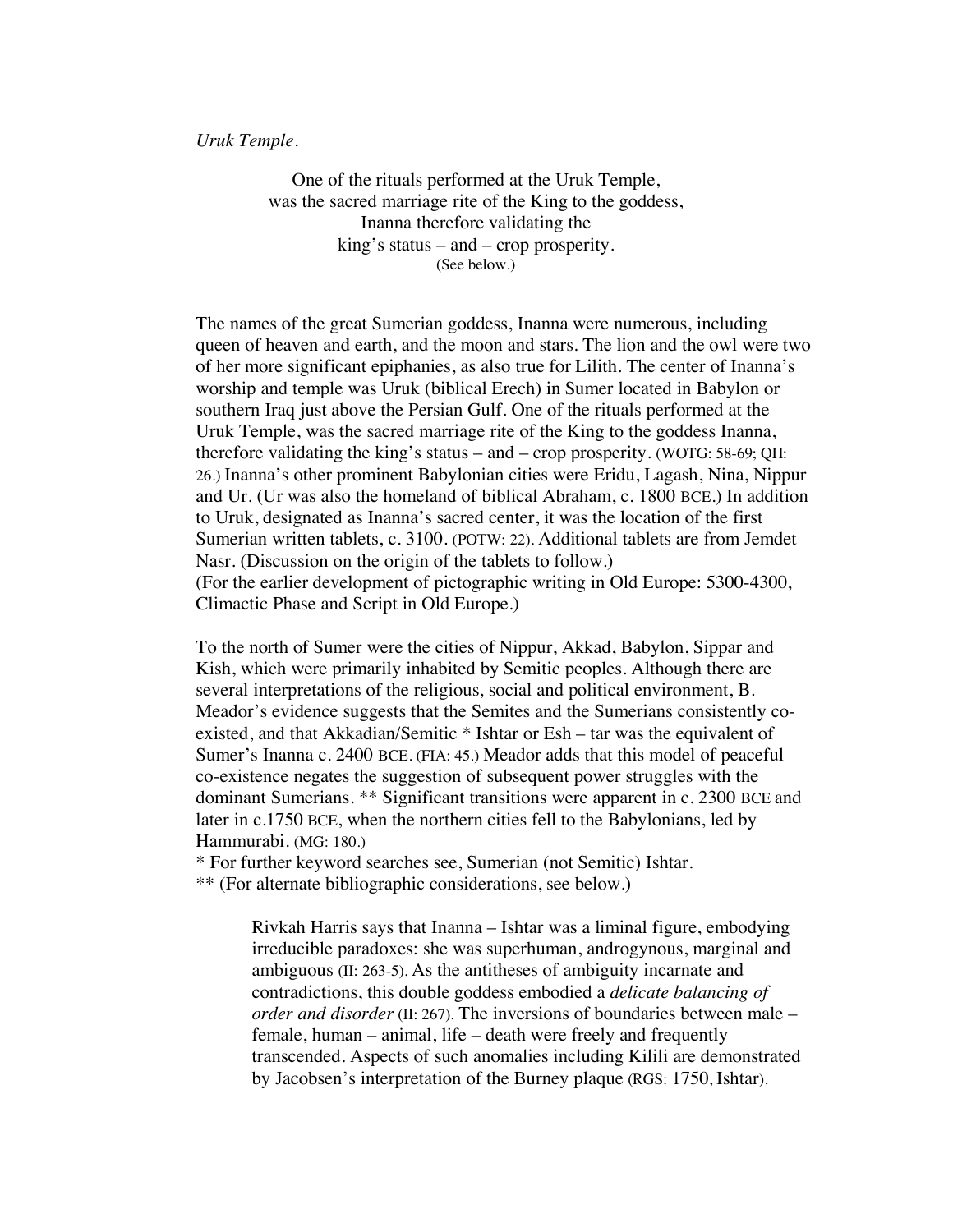The Burney Relief portrays a winged goddess with "bird's claws, flanked by owls and standing on two lions couchant." (II: 272-3; FLANE: 1-11.)

Inanna as 'Lady Owl' who, when named Kilili, 'denotes the harlot who like the owl comes out at dusk.' …[Jacobsen] suggests that the Burney Relief may have 'served as a cult [culture] – relief at the house altar of an ancient bordello.' If so, and Jacobsen makes a convincing case, then the very depiction of the goddess breaks down the boundary between species, between the divine and the ornithic (II: 272-3; FLANE: 1-11) (RGS: 1750, Ishtar).

The following remarks summarize boundary inversions relative to transvestite festival – celebrations that Harris says may have 'simulated the androgyny of Inanna – Ishtar.' (II: 277.)

> [These celebrations were] perhaps the inversions of the male/ female binary opposition that thereby neutralized this opposition. By emulating their goddess who was both female and male, they shattered the boundary between the sexes. Thus, at her festival time the full range of human emotions might be freely manifested without regard to the stereotypical notions of masculinity and femininity. The function of transvestism, as Eliade observed, was 'a coming out of one's self, a transcending of one's own historically controlled situation ... a paradoxical situation impossible to maintain in profane time, in an historical epoch, but which is important to reconstitute periodically in order to restore, if only for a brief moment, the initial completeness, the intact source of holiness and power.' The cultic personnel of the goddess in their costumes, words, and acts had but one goal: 'to delight Ishtar's heart, give themselves up to (otherwise) for [bidden] actions. Inanna – Ishtar cuts across socioeconomic and gender distinctions: 'Be it slave, unattached girl, [Ishtar] preserves her. Women and men indeed revere her' (II: 277). (RGS: 1750, Ishtar).

Further research on alternative gender identities or de – oedipalized practices, celebrations, and rituals:

- Frymer-Kensky, Tikva Simone. *In the Wake of the Goddesses: Women, Culture, and the Biblical Transformation of Pagan Myth*. New York, NY: Free Press, 1992. 45-57. (WOTG.)
- Harris, Rivkah. "Inanna Ishtar as Paradox and a Coincidence of Opposites." *The History of Religions* 30.3 (Feb. 1991): 261-278. (II.)
- Roscoe, Will. "Priests of the Goddess: Gender Transgression in Ancient Religion." *History of Religions* 35.3 (Feb. 1996): 195-230. (POG.)

Taylor, Patrick. "The Gala and the Gallos." *Anatolian Interfaces: Hittites, Greeks, and Their Neighbours: Proceedings of an International Conference* – *Cross* – *Cultural Interaction, September 17-19, 2004, Emory University, Atlanta, GA.* Eds. Billie Jean Collins, Mary R. Bachvarova, and Ian Rutherford. Oxford, England: Oxbow Books, 2008. 173-180. (GATG.)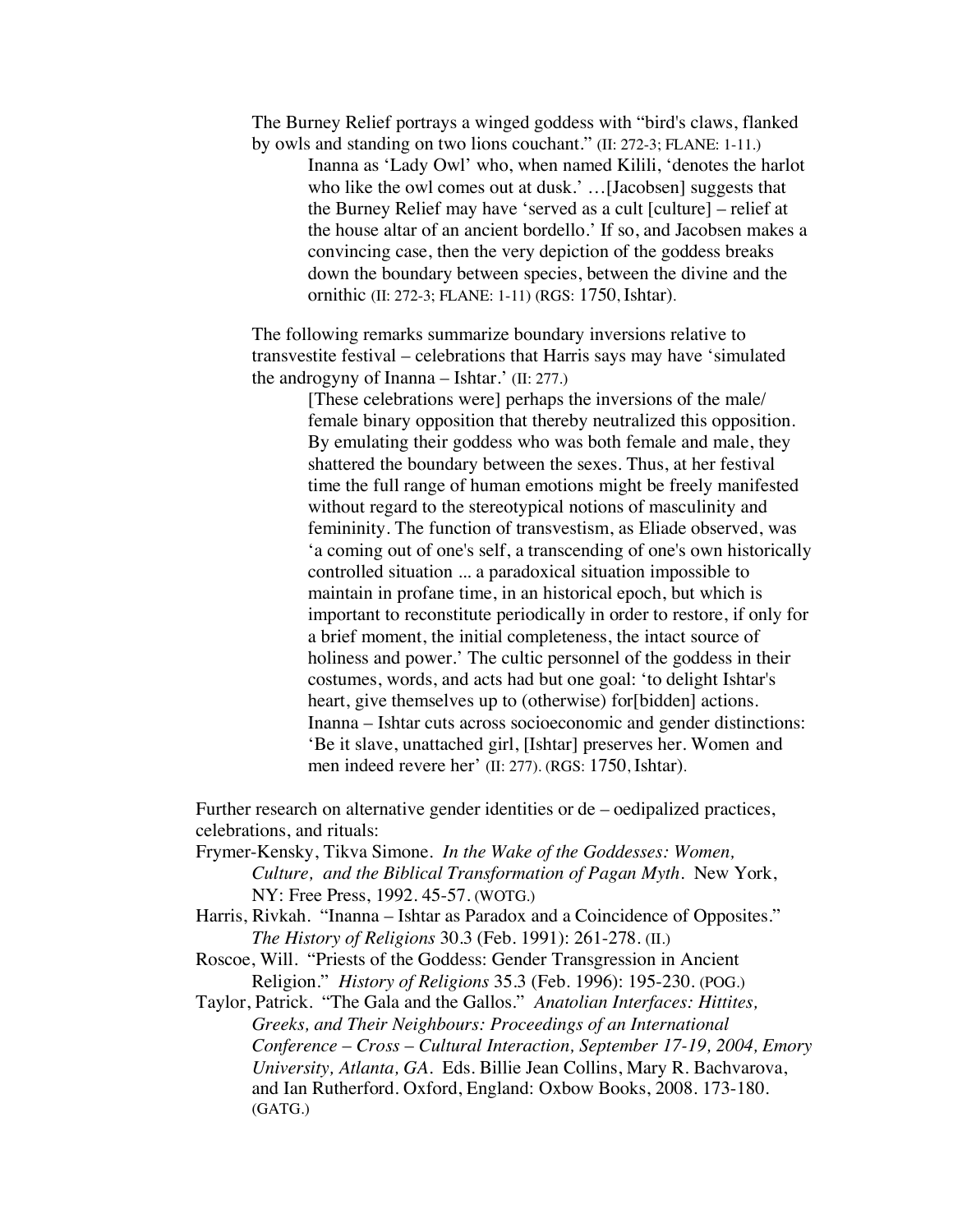Further Ishtar research: 1750, Hammurabian Dynasty, Babylon, Ishtar, and Inanna; 630-620, Goddess Kore, Izmir Turkey; and 250, Ishtar Statue. (RGS.)

For alternative considerations of Inanna's Sumerian Tablets of the Law called the *Me:*

Kramer, Samuel Noah. "Sumerian Historiography." *Israel Exploration Journal* 3.4 (1953): 217-232. (KSH.)

Further Inanna research: 4000, Sumer, Mesopotamia and Mythologems; 2500, Inanna, Holder of the Me; 2400, Lilith and Eve; 2370-2316, Akkadian Enheduanna and Inanna's Hymns; 2300, Sumerian Transitions; 2000, Babylonian Mythology; and 1750, Hammurabi Laws, Babylon, Ishtar, and Inanna. (RGS.)

Further research on writing plus Vinca – and – Tisza sacred script: 5500-5000, Old European Writing Examples from Sicily; 5400-3200, Ancient Aphrodite: Chalcolithic or Copper Age; 5300-4300, Climactic Phase and Script in Old Europe; 5000-4900, Inanna, Uruk, and Mesopotamia; 3400-2900, Mesopotamian Writing from the Protoliterate Period; 3100-2600, Proto Bronze Age Crete, Writing and Heroes; 3000-2000, Anatolia; 3000, First Dynasty, Egypt; 2300, Sumerian Transitions; 2000-1450, Middle Bronze Age Crete; 2000, Asherah; 1900–1800, Dawning of the African Alphabet and Egyptian Aniconic Goddess Triangle; 1600, Mycenaeans Dominant on Greek Mainland; 1100-800, Iron Age; 1100-800, Mediterranean Dark Ages; 668-626, Sumerian Mythology; and 500- 400, Classical Greek Era and Leading Male Authors. (RGS.)

Further moon shrine-goddess research: 25,000-20,000, Goddess of Laussel; 4000, Sumer, Mesopotamia, and Mythologems; 1800, Re-Visioning Goddess Sarah and Abraham; 1200, Moses; and 100, Mecca, the Ka'aba and Sacred Stones**.** (RGS.)

Archaeomythology (Diversity) Method: A brief selection of Neolithic Europe/Old European works that highlight archaeology, mythology, proto – script including logographic or ideographic writing, linguistics, signs, symbols, folksongs, and other matristic considerations that may challenge perennial silos and other dominant endeavors.

- Biggs, Sharon M. *The Silo Effect: Invisible Barriers That Can Destroy Organizational Teams*. San Bernardino, CA: no pub., 2014. (TSE.)
- Cavalli-Sforza, Luigi Luca, and Francesco Cavalli-Sforza. *The Great Human Diasporas: The History of Diversity and Evolution*. New York, NY: Helix Books, 1995. (GHD.)
- Cavalli-Sforza, Luigi Luca. "Genetic Evidence Supporting Marija Gimbutas' Work on the Origin of Indo-European People*." From the Realm of the Ancestors: An Anthology in Honor of Marija Gimbutas*. Ed. Joan Marler. Manchester, CT: Knowledge, Ideas and Trends, Inc., 1997. 93-101. (GE.)
- Eisler, Riane Tennenhaus. *The Chalice and the Blade: Our History, Our Future.* San Francisco: Harper and Row, 1987. (CB.)
	- \_\_\_\_\_. "Rediscovering Our Past, Reclaiming Our Future: Toward a New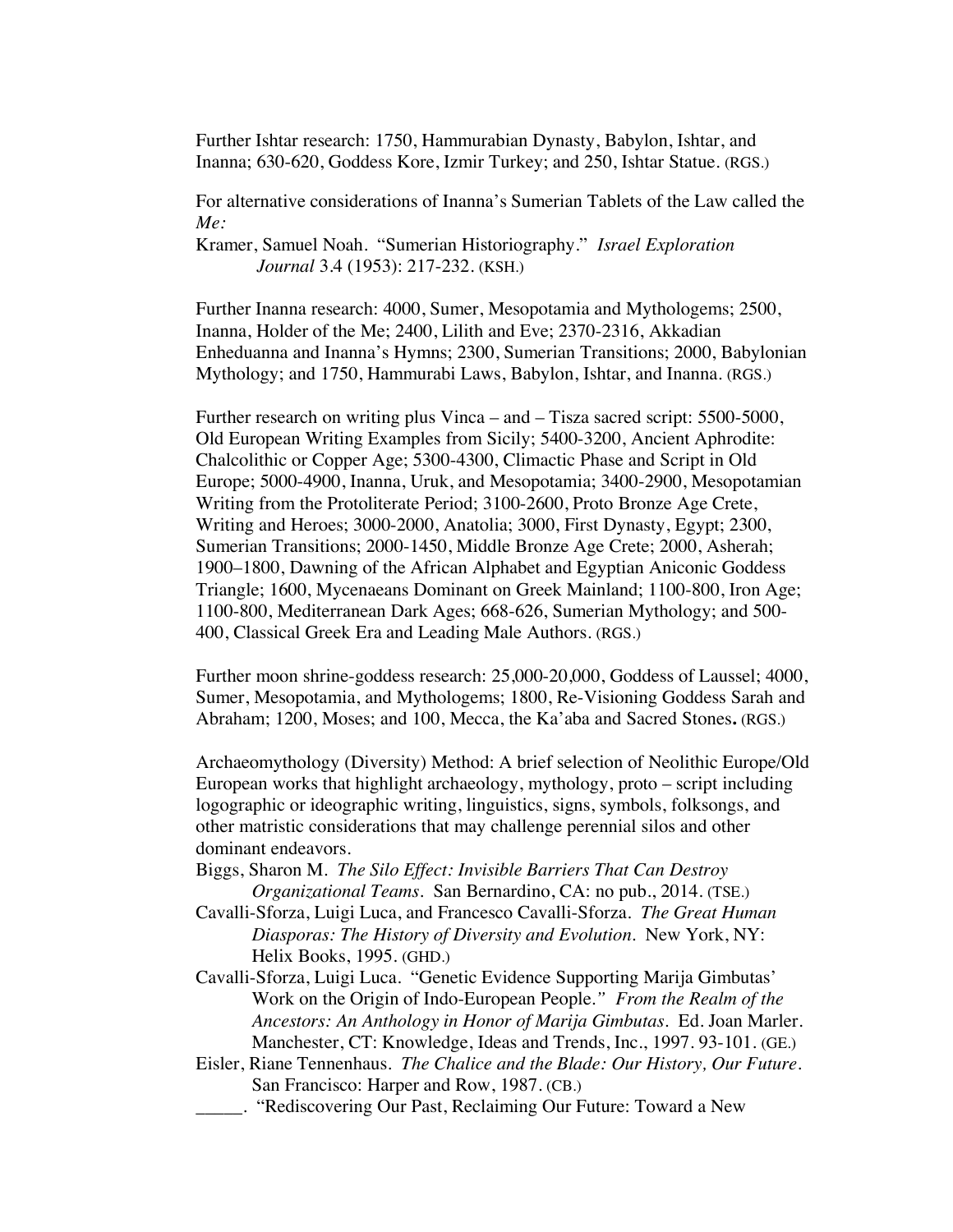| Paradigm for History." From the Realm of the Ancestors: An Anthology          |
|-------------------------------------------------------------------------------|
| in Honor of Marija Gimbutas. Ed. Joan Marler. Manchester, CT:                 |
| Knowledge, Ideas and Trends, Inc., 1997. 335-349. (ROP.)                      |
| "The Battle Over Human Possibilities: Women Men, and Culture                  |
| Transformation." Societies of Peace: Matriarchies Past, Present and           |
| Future: Selected Papers, First World Congress on Matriarchal Studies,         |
| 2003, Second World Congress on Matriarchal Studies, 2005. Ed. Göttner-        |
|                                                                               |
| Abendroth, Heide. Toronto, Canada: Inanna Publications, 2009. 269-            |
| 282.(BOH.)                                                                    |
| Gimbutas, Marija Alseikaite. The Language of the Goddess. San Francisco,      |
| CA: Harper San Francisco, 1989. (LOG.)                                        |
| . The Civilization of the Goddess: The World of Europe. San Francisco,        |
| CA: Harper, 1991. 43, 47-49. (COG.)                                           |
| "Three Waves of the Kurgan People into Old Europe, 4500-2500 B.C."            |
| Eds. Miriam Robbins Dexter, and Karlene Jones-Bley. Journal of Indo-          |
| European Studies Monograph No. 18 (1997): 240-268. (TWKP.)                    |
| Haarmann, Harald. Early Civilization and Literacy in Europe: An Inquiry into  |
| Cultural Continuity in the Mediterranean World. New York, NY:                 |
| Mouton de Gruyter, 1996. (ECLE.)                                              |
| "Writing in the Ancient Mediterranean: The Old European Legacy."              |
| From the Realm of the Ancestors: An Anthology in Honor of Marija              |
|                                                                               |
| Gimbutas. Ed. Joan Marler. Manchester, CT: Knowledge, Ideas and               |
| Trends, Inc., 1997. 108-121. (WAM.)                                           |
| _. Ancient Knowledge, Ancient Know-How, Ancient Reasoning:                    |
| Cultural Memory in Transition, from Prehistory to Classical                   |
| Antiquity and Beyond. Amherst, NY: Cambria Press, 2013. (AN.)                 |
| Journey of Man. Dir. Jennifer Beamish. Eds. Clive Maltby, Gregers Sall, and   |
| Spencer Wells. Tigress Productions, Public Broadcasting Service (U.S.),       |
| et al. 1 videodisc (120 min.) PBS Home Video, 2004. (JOM.)                    |
| Keller, Mara Lynn. "The Interface of Archaeology and Mythology: A             |
| Philosophical Evaluation of the Gimbutas Paradigm." From the Realm of         |
| the Ancestors: An Anthology in Honor of Marija Gimbutas. Ed. Joan             |
| Marler. Manchester, CT: Knowledge, Ideas and Trends, Inc., 1997. 381-         |
| 398. (IAM.)                                                                   |
| Mallory, James P. In Search of the Indo-Europeans: Language, Archaeology      |
| and Myth. London, England: Thames and Hudson, 1990. (SIE.)                    |
| Marler, Joan, Ed. From the Realm of the Ancestors: An Anthology in Honor of   |
|                                                                               |
| Marija Gimbutas. Manchester, CT: Knowledge, Ideas and Trends, Inc.,           |
| 1997. (FRA.)                                                                  |
| _. The Danube Script: Neo-Eneolithic Writing in Southeastern Europe.          |
| Sebastopol, CA: Institute of Archaeomythology, 2008. (TDS.)                   |
| <i>Marler, Joan.</i> "The Iconography and Social Structure of Old Europe: The |
| Archaeomythological Research of Marija Gimbutas." Societies of Peace:         |
| Matriarchies Past, Present and Future: Selected Papers, First World           |
| Congress on Matriarchal Studies, 2003, Second World Congress on               |
|                                                                               |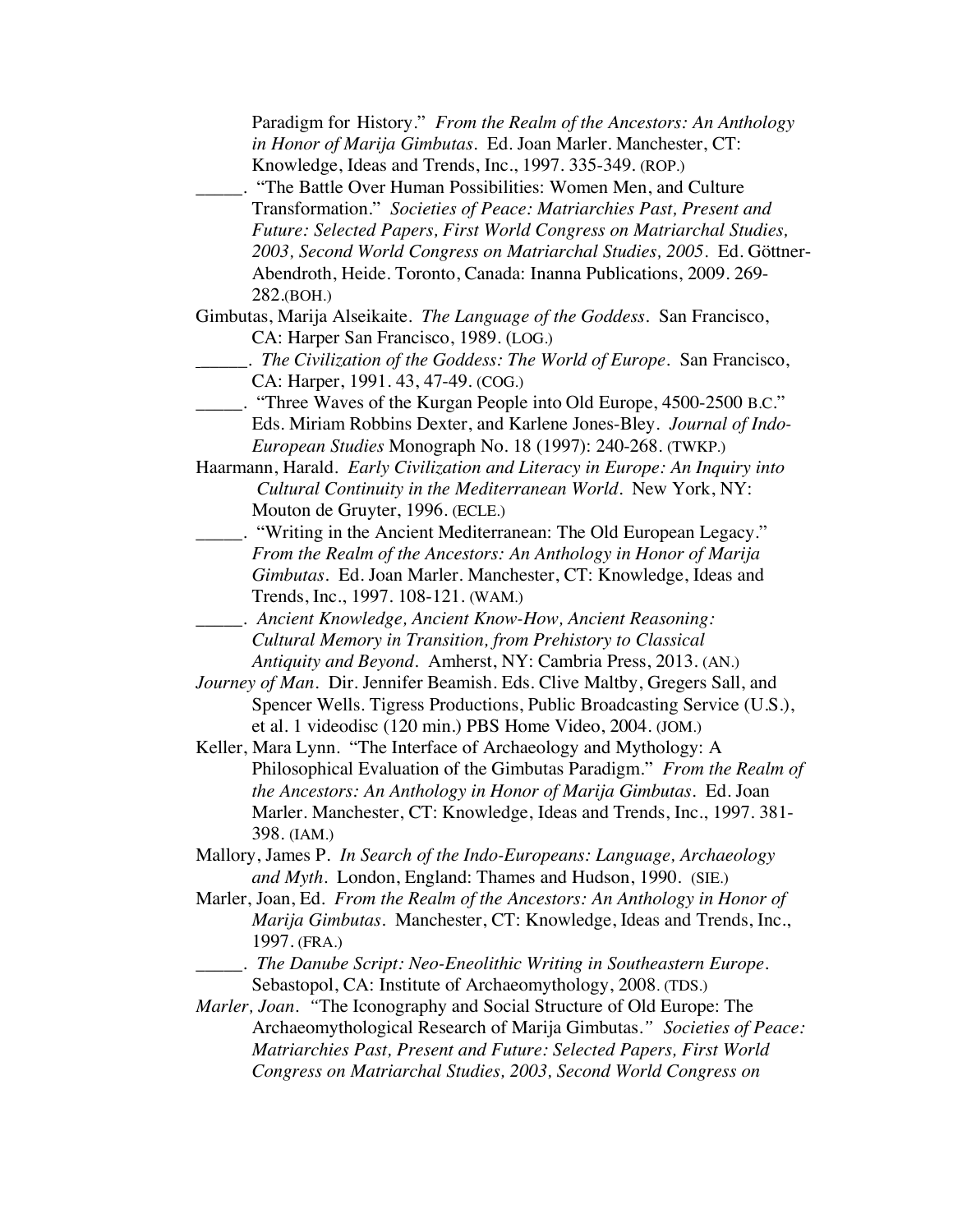*Matriarchal Studies, 2005*. Ed. Göttner-Abendroth, Heide. Toronto, Canada: Inanna Publications, 2009. (ISS.)

Marler, Joan, and Miriam R. Dexter, Eds. *Signs of Civilization: Neolithic Symbol System of Southeast Europe*. Novi Sad, Hungary: Institute of Archaeomythology, 2009. (SC.)

Meador, Betty De Shong. *A Sagidda of Inanna*. Tran. Betty De Shong Meador. Handout for "Inanna," CIIS Workshop, 11-17-1996. (ASOI.) \_\_\_\_\_. *Inanna: Lady of the Largest Heart*. Austin, TX: University of Texas Press, (2000). (ILLH.)

- Metzner, Ralph. *The Well of Remembrance: Rediscovering the Earth Wisdom Myths of Northern Europe.* Boston, MA: Shambhala, 1994. (WOR.)
- Poruciuc, Adrian. *Prehistoric Roots of Romanian and Southeast European Traditions*. Eds. Joan Marler, and Miriam R. Dexter. Sebastopol, CA: Institute of Archaeomythology, 2010. (PRR.)
- Reason, Peter. *Participation in Human Inquiry*. London, England: Sage, 1994. (PHI.)
- Spretnak, Charlene. "Beyond Backlash: An Appreciation of the Work of Marija Gimbutas." *Journal of Feminist Studies in Religion* 12.2 (Fall 1996): 91-98. (BBAW.)
- Swimme, Brian. *The Hidden Heart of the Cosmos: Humanity and the New Story*. Maryknoll, NY: Orbis Books, 1996. (HHTC.)
- Swimme, Brian, and Thomas Berry. *The Universe Story: From the Primordial Flaring Forth to the Ecozoic Era.* San Francisco, CA: Harper San Francisco, 1992. (TUS.)
- Wade, Nicholas. "The Tangled Roots of English: Proto-Indo-European, the Precursor to Many Languages, May Have Been Spread by Force, Not Farming." *New York Times*, Feb. 24, 2015: Di, D6. (TRE.)
- Winn, Milton M. *The Signs of Vinca Culture: An Internal Analysis: Their Role, Chronology and Independence from Mesopotamia*. Los Angeles, CA: University of California, 1973. (PW.)
- Winn, Shan M. M. *Pre-writing in Southeastern Europe: The Sign System of the Vinca Culture, ca. 4000 B.C.* Calgary, Canada: Western Publishers, 1981. (PW2.)

Alternate considerations include: Brian Hayden, 2002; Ian Hodder in "Scientific American," 2004; Conkey and Tringham, 1994; Colin Renfrew, 2003; Goodison and Morris, 1998; and Michael Balter, 2005.

Further research:

- Anthony, David W. *The Horse, the Wheel, and Language: How Bronze*–*Age Rides from the Eurasian Steppes Shaped the Modern World*. Princeton, NJ: Princeton University Press, 2007. (HWL)
- Rigoglioso, Marguerite. "The Disappearing of the Goddess and Gimbutas: A Critical Review of The Goddess and the Bull." *Journal of Archaeomythology* 3.1 (Spring-Summer 2007): 95-105. (DGG.)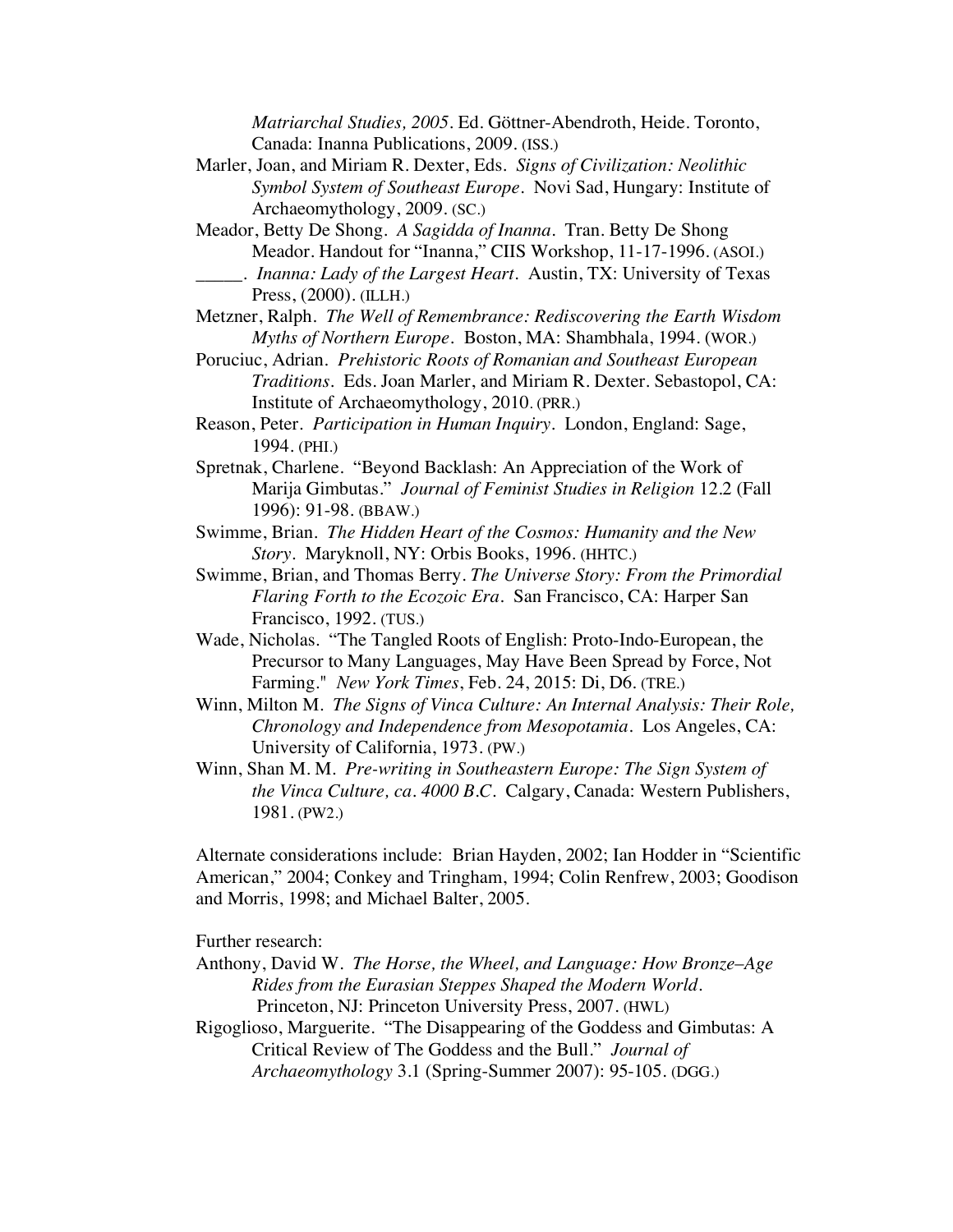To compare various time – lines plus creation myths that are gender – inclusive:

- Bakan, David. *And They Took Themselves Wives*. San Francisco, CA: Harper & Row: 1979. (ATT.)
- Bird, Phyllis A. *Missing Persons and Mistaken Identities: Women and Gender in Ancient Israel.* Minneapolis, MN: Fortress Press, 1997. (MPMI.)
- Callahan, Tim. *Secret Origins of the Bible.* Altadena, CA: Millennium Press, 2002. 30-55. (SOTB.)
- Gage, Matilda Joslyn. Ed. Sally Roesch Wagner. *Woman, Church, and State: A Historical Account of the Status of Woman through the Christian Ages, with Reminiscences of the Matriarchate*. 1893. Modern Reader's Edition. Aberdeen, SD: Sky Carrier Press, 1998. (WCS.)
- George, Arthur L. and Elena George. *The Mythology of Eden*. Lanham, MD: Hamilton Books, 2014. (TMOE.)
- Graham, Lloyd. *Deceptions and Myths of the Bible*. New York, NY: Carol Pub. Group, 1997. (DMB.)
- Kien, Jenny. *Reinstating the Divine Woman in Judaism.* Parkland, FL: Universal Publishers, 2000. (RDW.)
- Martos, Joseph, and Pierre Hégy. *Equal at the Creation: Sexism, Society, and Christian Thought*. Toronto, Canada: University of Toronto Press, 1998. (EAC.)
- Philpot, J. H. *The Sacred Tree: or, the Tree in Religion and Myth*. London, England: Macmillan, 1897. (ST.)
- Shryock, Andrew, Daniel L. Smail, and Timothy K. Earle. *Deep History: The Architecture of Past and Present*. Berkeley, CA: University of California Press, 2011. (DH.)
- Stanton, Elizabeth C. *The Woman's Bible*. Seattle, WA: Coalition Task Force on Women and Religion, 1974. (TWB.)
- Taussig, Hal. *A New New Testament: A Reinvented Bible for the Twenty-First Century Combining Traditional and Newly Discovered Texts*. Boston, MA: Houghton Mifflin Harcourt, 2013. (NNT.)
- Teubal, Savina J. *Sarah the Priestess: The First Matriarch of Genesis*. Athens, OH: First Swallow Press, 1984. (STP.)
- \_\_\_\_\_. *Ancient Sisterhood: The Lost Traditions of Hagar and Sarah*. Athens, OH: Swallow Press, 1990. xxv. (ASLT.)
- Thompson, William Irving. *The Time Falling Bodies Take to Light: Mythology, Sexuality and the Origins of Culture.* London, England: Rider/Hutchinson, 1981. (TFB.)
- White, Lynn Jr. "The Historical Roots of Our Ecologic Crisis." *Science* 155. 3767 (Mar. 10, 1967): 1203-1207. (HRE.)

For further/alternate considerations of transitions c. 2300-1750 BCE:

- Bodine, Walter R. "Sumerians." *Peoples of the Old Testament World.* Hoerth, Alfred J., Gerald L. Mattingly, and Edwin M. Yamauchi, Eds. Cambridge, MA: Lutterworth Press, 1994. 19-42. (S2.)
- Baring, Anne, and Jules Cashford. *The Myth of the Goddess: Evolution of an*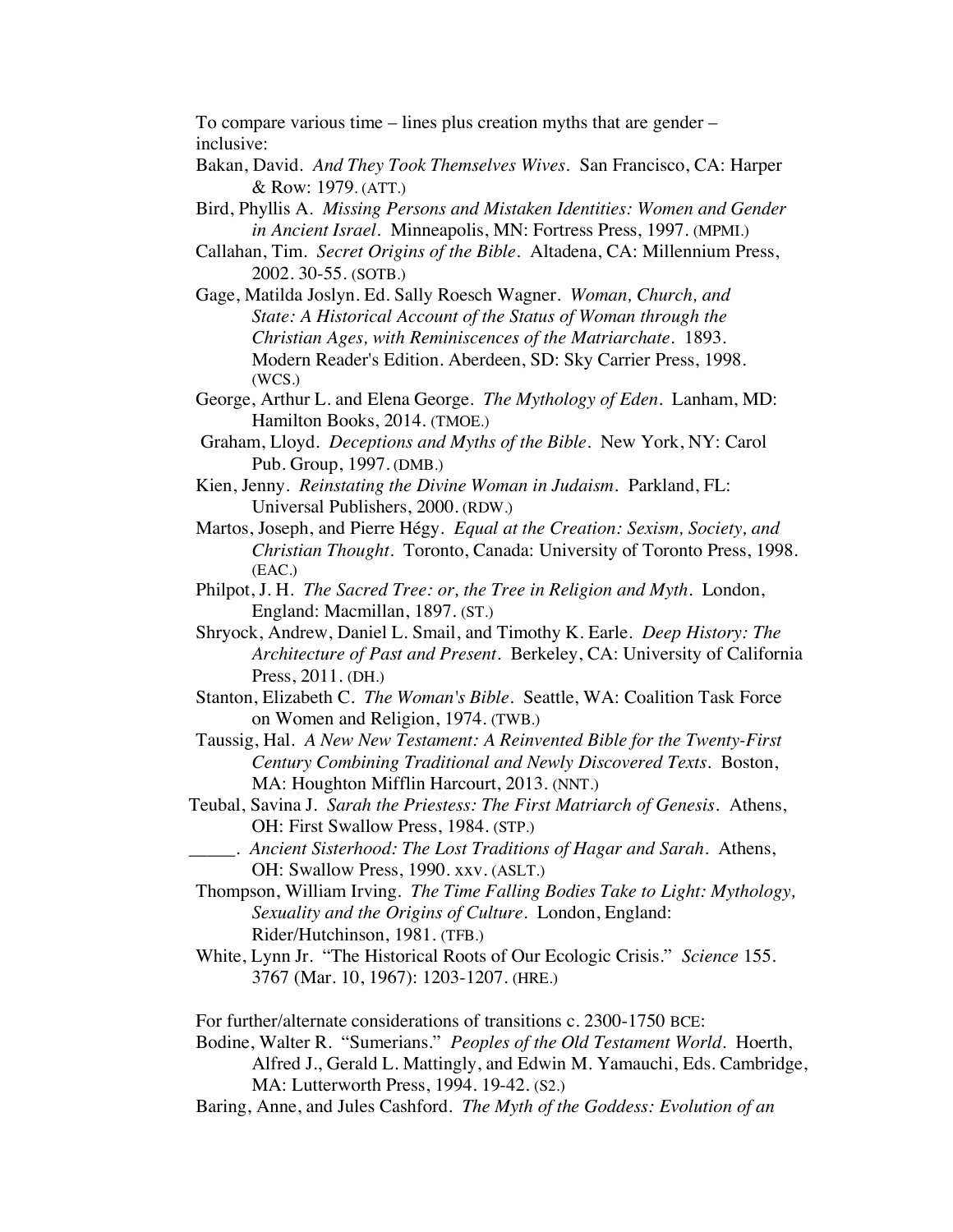*Image*. London, England: Viking, 1991. 175-224. (MG.)

- Campbell, Joseph. *The Masks of God: Occidental Mythology.* Harmondsworth, England: Penguin Books, 1984. 80-81. (MOG.)
	-
- Dalley, Stephanie. *Myths from Mesopotamia: Creation, the Flood, Gilgamesh, and Others*. Oxford, England: Oxford University Press, 1989. 228-229. (MFMC.)
- Gadotti, Alhena. "Portraits of the Feminine in Sumerian Literature." *Journal of the American Oriental Society* 131.2 (Apr.-Jun. 2011): 195-206. (S.)
- Kramer, Samuel Noah. *From the Poetry of Sumer*. Berkeley, CA: University of California, 1979. (FPS.

Nilson, Sherrill V. *Gilgamesh in Relationship: A Feminist, Kleinian Hermeneutic of the Contemporary Epic.* Diss. CIIS, 2000. Ann Arbor, MI: ProQuest/UMI, 2000. (Publication No. AAT 9992393.) (GIR.)

- Sandars, N. K. *Epic of Gilgamesh: An English Version with an Introduction.* Harmondsworth, England: Penguin Books, 1971. (EOG.)
- Starhawk. *Truth or Dare: Encounters with Power, Authority, and Mystery.* San Francisco, CA: Harper & Row, 1987. 32-40. (TDE.)
- Teubal, Savina J. *Ancient Sisterhood: The Lost Traditions of Hagar and Sarah*. Athens, OH: Swallow Press, 1990. xxv. (ASLT.)

IMAGE: MAP: NEAR EAST.

PHOTO: © GSA. DESCRIPTION: NEAR EAST MAP INCLUDING URUK. SLIDE LOCATION MAPS, SHEET 1, ROW 3, SLEEVE 2, SLIDE #28, BCE. IT\_MAP\_S1\_R3\_SL2\_S28.jpg SHOT ON LOCATION: METROPOLITAN MUSEUM OF ART: NEW YORK, NY. NOTE 1: FIELDWORK PROJECT 2012.

IMAGE: INANNA (ISHTAR/ANAHITA): SUSA, SUMERIA. PHOTO: © GSA. DESCRIPTION: INANNA (ISHTAR/ ANAHITA) STANDING AND HOLDING HER BREASTS; SUSA, SUMERIA. TERRA COTTA. SLIDE LOCATION NEAR EAST, SHEET 5, ROW 2, SLEEVE 4, SLIDE #31E, MID–SECOND MILLENNIUM BCE.

CU\_NEA\_S5\_R2\_SL4\_S31E.jpg

SHOT ON LOCATION: MUSÉE DU LOUVRE: PARIS, FRANCE. NOTE 1: "THE PATRON DEITY OF THE EYE TEMPLE COMPLEX WAS ISHTAR **[**OR ESH-TAR], PREVIOUSLY KNOWN AS INANNA (TEG: 25; RGS)." NOTE 2:

SEE A FURTHER CONSIDERATION BY SAMUEL NOAH KRAMER WHO SUGGESTS THAT RELATIVE TO THE SEMITIC MYTH OF 'ISHTAR'S DESCENT TO THE NETHER WORLD' AS FOUND IN THE AKKADIAN TABLETS, 'ISHTAR IS REPLACED BY INANNA, HER SUMERIAN COUNTERPART (SMSSL: 84-85; RGS).'

NOTE 3: "FEMALE CLAY FIGURES WITH THEIR HANDS RAISED TO THEIR BREAST RESEMBLE IDOLS [?] OF THE MOTHER GODDESS, WHICH WERE LATER WIDELY DISSEMINATED IN THE NEAR EAST (ROTGG: 23)."

NOTE 4: "IN THE IMAGERY ASSOCIATED WITH MOTHER GODDESS, THE REPRESENTATION OF BREASTS AND WOMB IS 'A FORM OF DIVINE EPIPHANY*'*  (SGE: 30, n. 60; TGM: 128)."

NOTE 5: FIELDWORK PROJECT 1980-1989.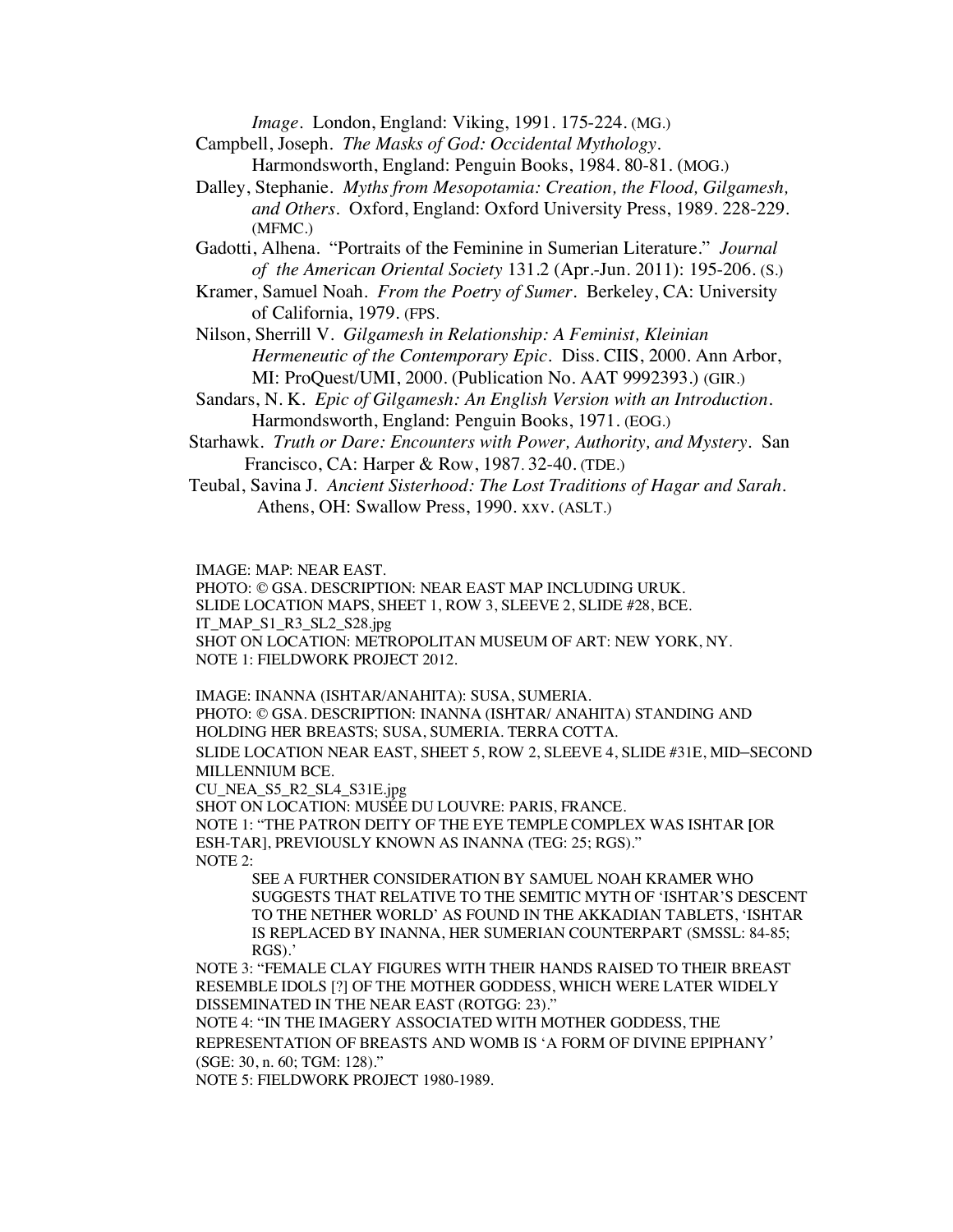IMAGE: INANNA/ISHTAR/ANAHITA: SUSA ACROPOLIS, SW IRAN. PHOTO: © GSA. DESCRIPTION: TERRA COTTA ICON OF STANDING GODDESS HOLDING HER BREASTS INC. INANNA/ISHTAR/ANAHITA, SUSA ACROPOLIS IN SW IRAN.

SLIDE LOCATION NEAR EAST, SHEET 6, ROW 2, SLEEVE 3, SLIDE #32E, MID-SECOND MILLENNIUM BCE.

CU\_NEA\_S6\_R2\_SL3\_S32E.jpg

SHOT ON LOCATION: MUSÉE DU LOUVRE: PARIS, FRANCE.

NOTE 1: "THE PATRON DEITY OF THE EYE TEMPLE COMPLEX WAS ISHTAR [OR ESH–TAR], PREVIOUSLY KNOWN AS INANNA (TEG: 25; RGS)."

NOTE 2: "FEMALE CLAY FIGURES WITH THEIR HANDS RAISED TO THEIR BREAST RESEMBLE IDOLS [ICONS] OF THE MOTHER GODDESS WHICH WERE LATER WIDELY DISSEMINATED IN THE NEAR EAST (ROTGG: 23)." NOTE 3: FIELDWORK PROJECT 1980-1989.

IMAGE: CAKE OR BREAD WITH PRESUMED CUNEIFORM SCRIPT: MESOPOTAMIA. PHOTO: © GSA. DESCRIPTION: PRESUMED MESOPOTAMIAN SCRIPT (CUNEIFORM) ON WHAT MAY BE CAKE OR BREAD FOR THE QUEEN OF HEAVEN, INANNA (ISHTAR).

SLIDE LOCATION NEAR EAST, SHEET 11, ROW 4, SLEEVE 1, SLIDE #14E,  $2^{\omega}$  MIL. BCE. CU\_NEA\_S11\_R4\_SL1\_S14E.jpg

SHOT ON LOCATION: MUSÉE DU LOUVRE: PARIS, FRANCE. NOTE 1: INANNA (ISHTAR) BREAD OR CAKE. "O ISHTAR I HAVE MADE A PREPARATION OF MILK, CAKE GRILLED BREAD AND SALT, HEAR ME AND BE KIND (VKB: 101-122; CDBL: 124)."

NOTE 2: FIELDWORK PROJECT 1980'S.

IMAGE WINGED WISDOM, KA – GODDESS LILITH.

PHOTO: © GSA. DESCRIPTION: WINGED KA – GODDESS LILITH (OR POSSIBLY ISHTAR?) WITH CROWN OF HORNS AND TALON BIRD FEET STANDING ON TWO BACK–TO–BACK HORNED ANIMALS. (IMAGE IS NOT TO BE CONFUSED WITH THE BURNEY RELIEF.) (IQ: 6, 179.)

SLIDE LOCATION NEAR EAST, SHEET 4, ROW 1, SLEEVE 3, SLIDE #16E, 2000-1600 BCE CU\_NEA\_S4\_R1\_SL3\_S16E.jpg

SHOT ON LOCATION: MUSÉE DU LOUVRE: PARIS, FRANCE.

NOTE 1: INANNA IS ALIGNED WITH ISHTAR OR ESH–TAR AS WELL AS LILITH AND KILILI (RGS). (SOURCE: ENTRY ABOVE.) (FLANE: 1- 5; ASWM: 1; IQ: 93-110, 169-73, 202, 207; RGS)

NOTE 2: ISAIAH XXIV: 14. "LIKE THAT NOCTURNAL BIRD, LILITH MAKES HER HOME IN THE TRUNK OF A TREE, THE *HULUPPU*-TREE OF INANNA (IQ: 179)." NOTE 3:

NEW FATHER – RELIGIONS AND MONOTHEISTIC THUNDER AND SKY GODS INCLUDE ZEUS, APOLLO, ALLAH, YAHWEH – ELOHIM, JESUS AND JUPITER: THEIR TEMPLES WERE MOST OFTEN THOSE OF EARLIER GODDESSES. THE PREVIOUS SACRED FEMALE DEITIES DISAPPEARED AND/OR WERE DEMONIZED SUCH AS LILITH (RGS).

NOTE 4: KA (ORANT) POSTURE: STANDING IN A CELEBRATION POSTURE WITH ARMS RAISED OVERHEAD. (DM: 12.)

NOTE 5: FIELDWORK PROJECT 1980-1989.

IMAGE: WINGED INANNA WITH CROWN OF HORNS: BURNEY RELIEF. PHOTO: © GSA. DESCRIPTION: WINGED INANNA WITH CROWN OF HORNS AND TALON FEET STANDING ON TWO LIONS AND FLANKED BY OWLS. BURNEY RELIEF. SLIDE LOCATION NEAR EAST, SHEET 6, ROW 1, SLEEVE 4, SLIDE #16cE, c. 2000. CU\_NEA\_S6\_R1\_SL4\_S16cE.jpg